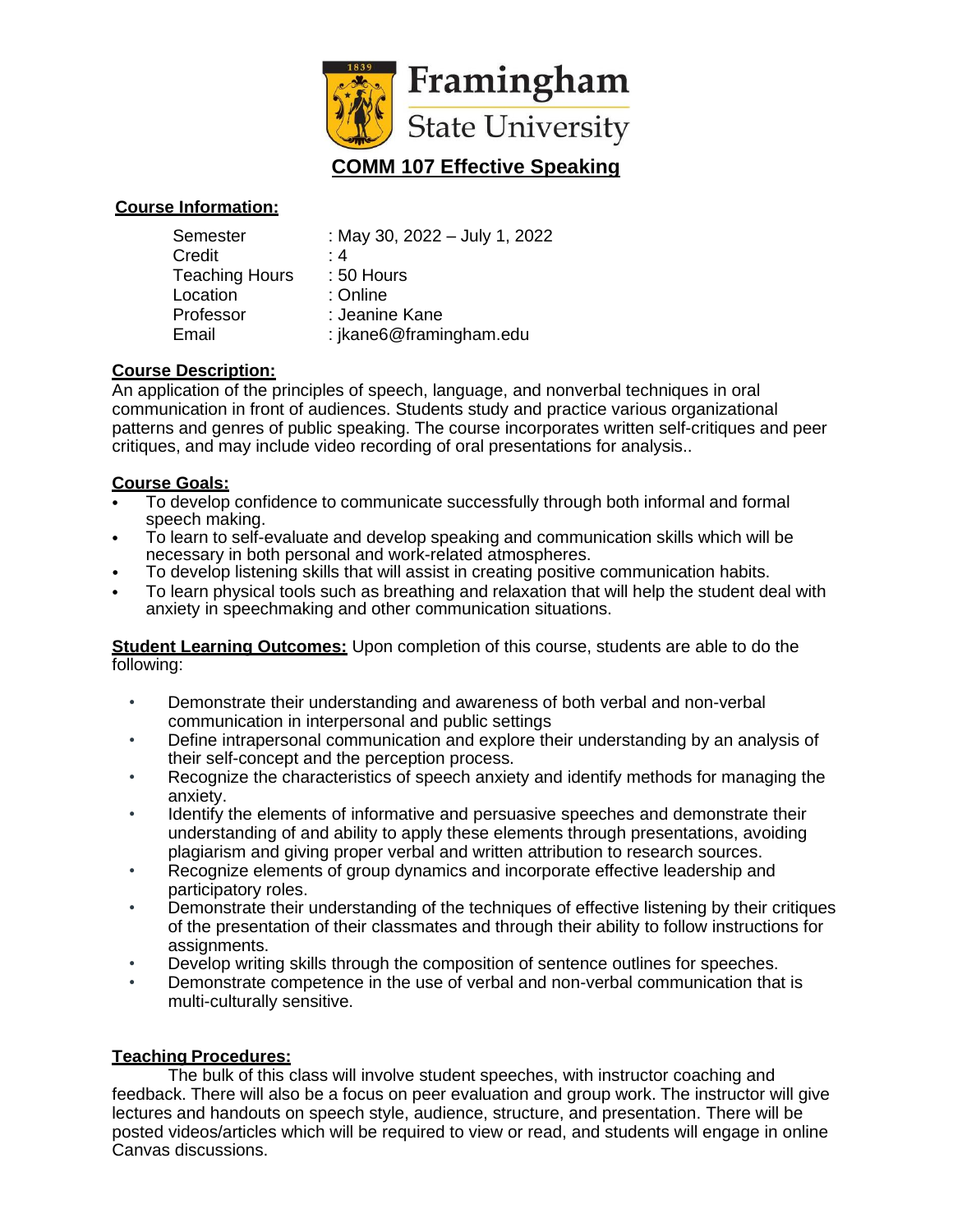

## **Online Class Interaction Methods:**

Students and instructor will communicate primarily through email. I will respond to emails sent on a weekday within 24 hours. Other modes of communication willbe Canvas inbox, and discussions and feedback on Canvas. I will also have virtual Zoom office availability, by request. Please watch lecture videos! They willmost likely answer questions you may have.

## **TEXTBOOK:**

There is no textbook required for this course. Readings of handouts and onlineexcerpts will be required as assigned by the instructor.

## **GRADING:**

## **Assignments/Evaluations (30% of grade):**

Students will be expected to hand in a topic proposal **(10 points)**, then a complete outline **(25 points)** of his or her Informative Speeches and PersuasiveSpeeches, as designated by the instructor at the time of assignment.

In addition, students are required to be provide evaluations for peer speeches, asassigned by the instructor. **(10 points/evaluation).**

## **PRESENTATION OF SPEECHES:**

## **Intro Speeches (30% of grade):**

Intro Speech (1-2 Minutes) **50 Points.** Process Speech (3 Minutes) **50 Points.** Grab Bag Speech (3-5 minutes) **50Points**

## **Major Speeches (40% of grade):**

Informative Speech (5-7 Minutes) **100 Points.** Persuasive Speech (8-10 Minutes) **150 Points.**

# **Grading (Con't):**

| $A = 94-100$        | $C = 74-76$    |
|---------------------|----------------|
| $A = 90-93$         | $C = 70-73$    |
| $B_{+}$ = 87-89     | $D+ = 67-69$   |
| $B = 84 - 86$       | $D = 60 - 63$  |
| $B = 80 - 83$       | $F =$ below 59 |
| $C_{\pm} = 77 - 79$ |                |

# **NOTICE ABOUT CANVAS:**

Please note that all assignments and communications for this course will take place on Canvas, the FSU online learning platform. Students are responsible for logging on to Canvas and submitting assignments through Canvas. No assignments will be accepted in hard copy form. Training and orientation opportunities will be made available to all students as necessary. Problems with logging on must be addressed with the FSU HelpDesk; the instructor is not able to help with log-on issues.